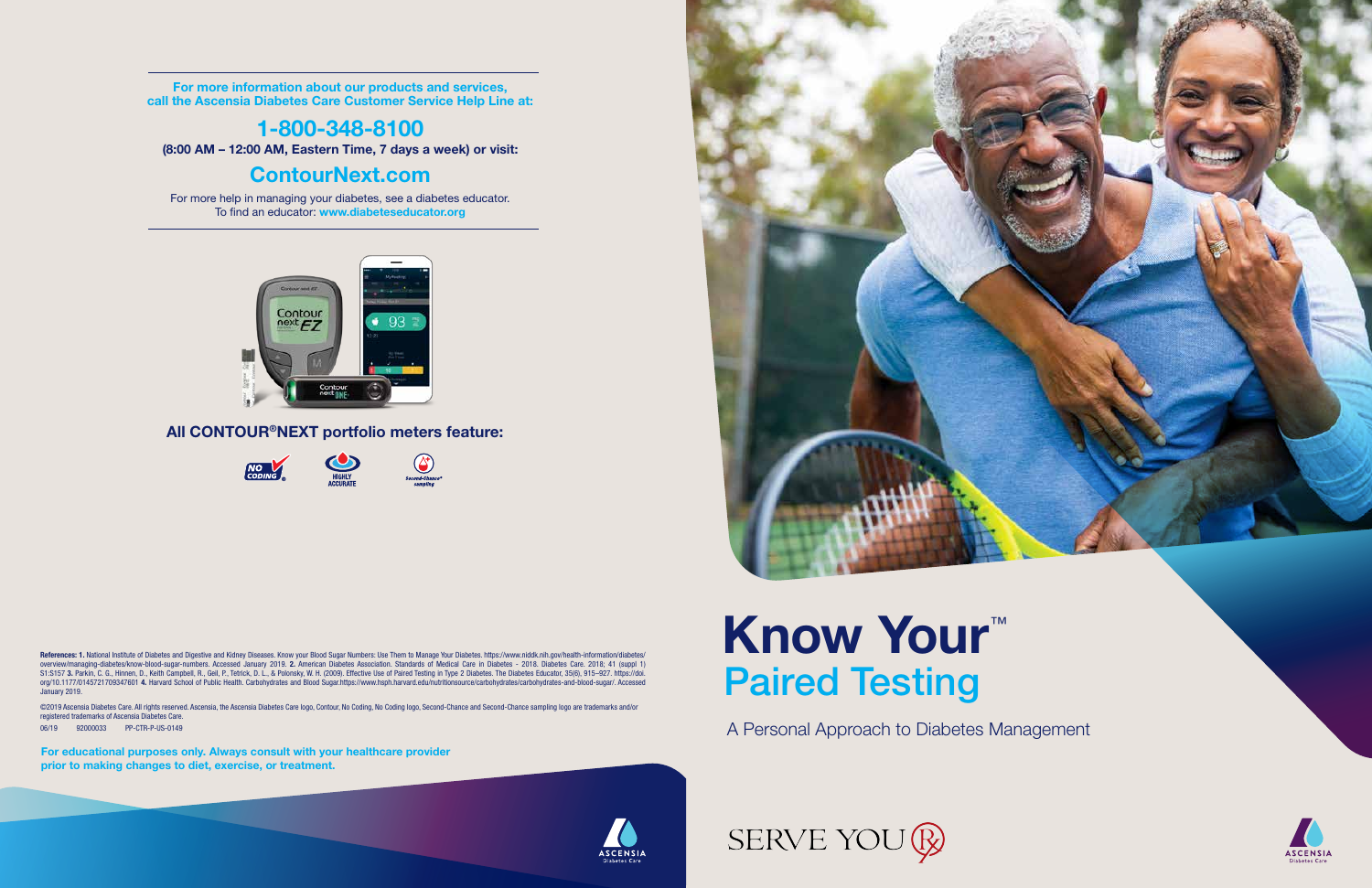Any of this sound familiar? If so, we have a unique approach to blood sugar monitoring for you to try called Paired Testing. This means you test your blood sugar level twice—before and again after a meal or activity. When you compare the "pair" of numbers, you can really see how your actions affect your blood sugar level and what you can do to make things better. Paired Testing can give you the facts to make informed and wise decisions, which in turn, will help you feel more confident in managing your diabetes. Our hope is that this approach will take the confusion out of testing and will be an inspiring addition to your diabetes management plan.

Paired Testing is all about home "experiments" with each one lasting 5 days in a row. Each "experiment" will focus on one specific question. The good thing about an "experiment" is that there is no chance of failure.You are just collecting information! Even if you do not like the results, you will always learn something of value. In this booklet, you will find 4 home experiments—some of which you might want to try, some of which you won't. Pick the experiments that are important to you and fit how you manage your diabetes.



Did you know that checking your blood sugar level can help you better manage your diabetes and help you to stay healthy?<sup>1</sup> Unfortunately, many people don't check their blood sugar level very often. Some never check at all. Some people have never been taught how to monitor their blood sugar, while others feel discouraged or confused when testing. Often times, these issues lead people to give up on testing.

For people who do check, many don't understand their numbers or don't know what to do with the numbers they see. Some people see their blood sugar numbers as moving up and down for no reason, while others think of their numbers as a grade on a test or a judgment of how well they have done with their meal plan and exercise routine. When you think of blood sugar monitoring in a negative way, it makes it easier to stop testing.

### Know Your™ Paired Testing: Introduction

Note to the healthcare provider: The information is intended to familiarize you with the content of the Know Your™ Patient Education Materials. The Know Your™ material is intended for educational purposes only and it is not a substitute for individual advice and diabetes management recommendations. Only healthcare providers directly involved in patient care should use these materials for diabetes education.

# Know Your™ Paired Testing

The Know Your™ Numbers brochure can assist you in taking control of your diabetes by learning about your numbers. Ask your HCP to share it with you when discussing your nutrition plan.

## The Good News About Diabetes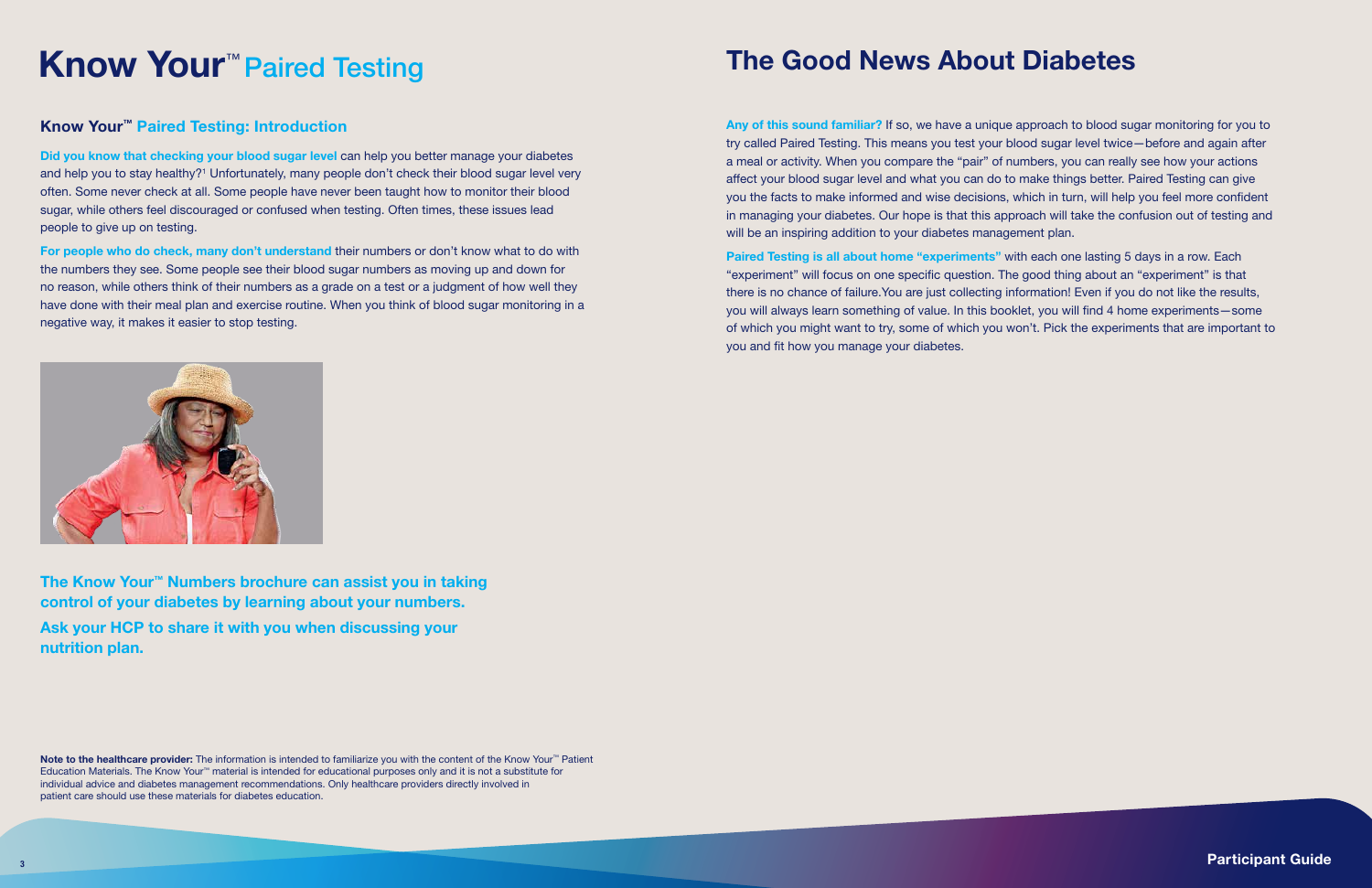## Home Experiment #1

#### Home Experiment #1 Example: Let's meet someone who did this home experiment.

Joe's blood sugar levels had been creeping up over the past year. His doctor suggested that he start walking regularly. Joe doesn't have much time and wasn't sure walking would be worth his while, so Joe decided to try the 5-day experiment.

- Joe's blood sugar level went down every time he exercised
- On average, Joe's blood sugar level fell 28 points and was closer to his target range after exercise
- Joe also noticed he had more energy the rest of the evening

#### For his home experiment, Joe:

- Started walking every day after work for 20 minutes
- Kept track of his blood sugar levels on the experiment form

Joe knew it would be easier to stretch out on the couch, but he wanted to give the exercise experiment a fair chance.

At the end of the week, the overall impact was clear:

Exercise has many benefits. It can lower blood pressure, improve your mood, help manage your weight, lower your blood sugar level, and more.<sup>2</sup> However, if you aren't exercising regularly, you may not believe this to be true. So, don't take our word for it; find out for yourself!

In this 5-day experiment, use Paired Testing to find out whether or not exercise can make a difference in your life. Be sure to talk with your healthcare team before starting any exercise program.

> Doing this experiment helped Joe feel differently about exercise. He began to look forward to his walks after work. Over time, he began to see his blood sugar level move closer to his target.

STEP 1. Select a type of exercise you would be willing to do for 5 days (something like walking, dancing, swimming, or bicycling). It doesn't have to be terribly stressful or tiring, but you should feel like you are working hard enough to almost run out of breath. Any exercise will be fine for now, but you should choose something that you might want to continue after the 5-day experiment.

STEP 2. Make sure you practice the activity at the same time each day. If at all possible, do the same amount of exercise each time.

### Q: How does exercise affect my blood sugar level?

STEP 3. Make sure to check your blood sugar level before and right after completing the exercise.

STEP 4. Fill out the home experiment form on page 15 each day. Record the date, whether or not you exercised on that day, and if you did your blood sugar level before and right after you exercised. In the last column, subtract your after-exercise blood sugar level from your beforeexercise blood sugar level.

STEP 5. Figure out your average blood sugar change over the 5 days. To do this, add up all of the numbers in the blood sugar change column, then divide by 5.



| <b>Date</b>             | <b>Exercised today?</b><br>(Yes/No)                                                                                                                                                     | Before-exercise<br>blood sugar | After-exercise<br>blood sugar | <b>Blood sugar</b><br>change |
|-------------------------|-----------------------------------------------------------------------------------------------------------------------------------------------------------------------------------------|--------------------------------|-------------------------------|------------------------------|
| 5/7                     | Yes                                                                                                                                                                                     | 190                            | 142                           | -48                          |
| 5/8                     | <b>Yes</b>                                                                                                                                                                              | 138                            | 115                           | $-23$                        |
| 5/9                     | <b>Yes</b>                                                                                                                                                                              | 163                            | 147                           | $-16$                        |
| 5/10                    | <b>Yes</b>                                                                                                                                                                              | 152                            | 128                           | $-24$                        |
| 5/11                    | Yes                                                                                                                                                                                     | 126                            | 97                            | $-29$                        |
| you exercised instead.) | Add the numbers in the blood sugar change column, then divide by 5. This is your AVERAGE<br>blood sugar level change. (If you exercised fewer than 5 days, divide by the number of days |                                |                               | $-28$                        |

you exercised instead.)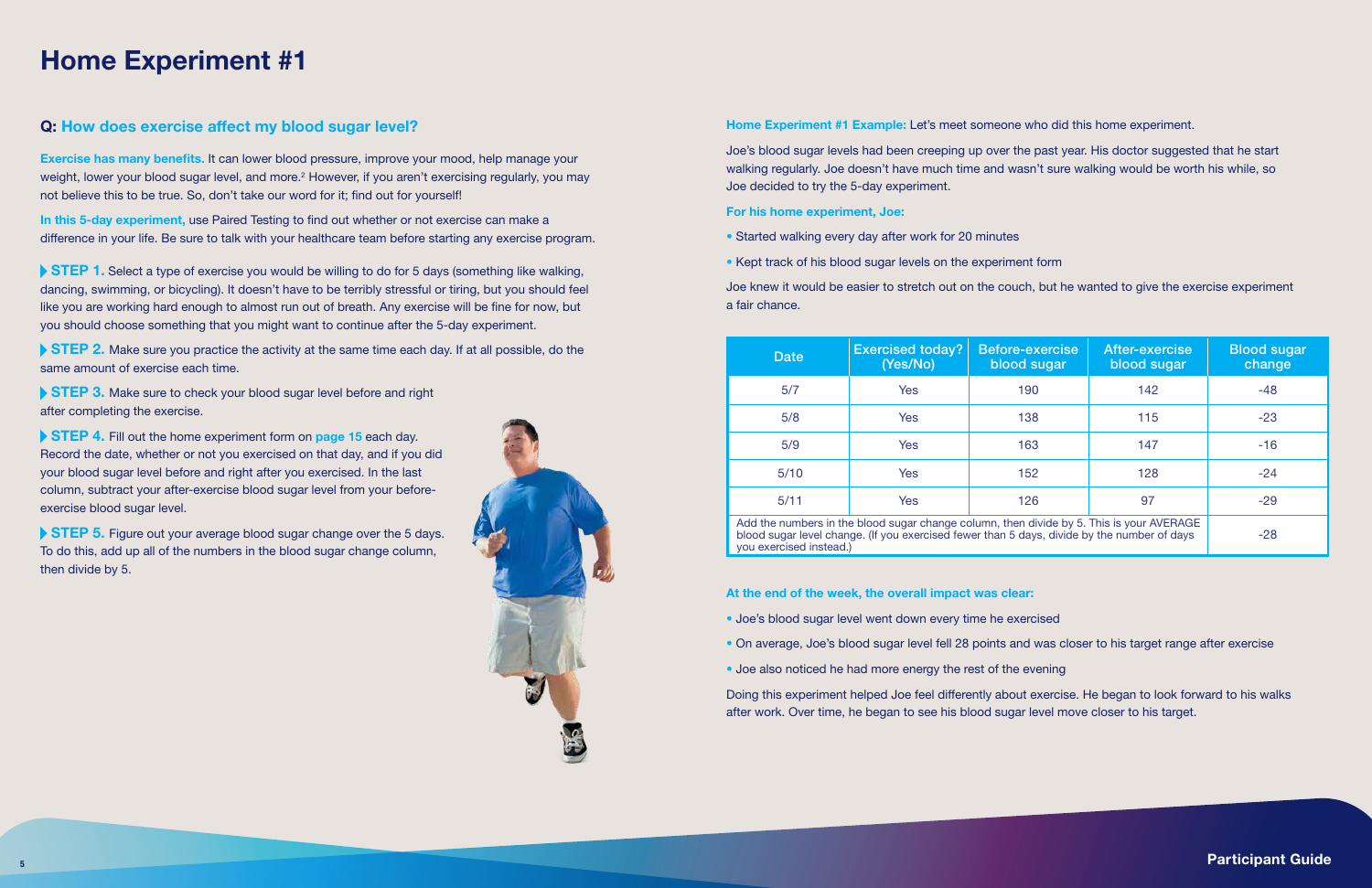## Home Experiment #2

#### Home Experiment #2 Example: Let's meet someone who did this home experiment.

Every night, Gert would have big plans for the evening. Friends to call, crafts to do, books to read, TV shows to watch, but by 9 PM on most evenings, she could barely keep her eyes open. Could this be age? Stresses in her life? When her diabetes nurse educator suggested that it might be linked to her blood sugar level, she decided to try the 5-day experiment.

For her home experiment, Gert:

- Checked her blood sugar level right before eating each night
- Used a timer or reminder feature on her meter and app, so she wouldn't forget to check her blood sugar 2 hours after her first bite

At the end of the week, it was clear her blood sugar levels were a big part of the problem:

- On those nights when she was most tired, Gert's blood sugar levels were the highest after dinner
- Gert found that when she ate more carbs or had dessert, her blood sugar level was higher and she was more tired after dinner

STEP 2. When you do the after-dinner blood sugar test, rate your level of tiredness on a scale from 0 to 10. "0" if you don't feel tired at all or "10" if you can barely keep your eyes open.

> Based on what she learned, Gert decided to repeat the home experiment. This time she cut back on dessert and made sure she ate about the same amount of carbs at dinner each night. It wasn't easy, but she wanted to see if this would help. Because of these changes, she was feeling more energized in just a few weeks.

STEP 3. Fill out the home experiment form on page 16 each day. Record the date, your blood sugar level right before and 2 hours after your first bite, and then your level of tiredness 2 hours after dinner. In the last column, subtract your before-dinner blood sugar level from your after-dinner blood sugar level.

### Q: Why am I so tired at night?

Do you ever feel more tired than you'd like in the evening? Is a family member worried that you seem too sleepy or groggy in the evening? If this is happening often, it might have something to do with your blood sugar level.<sup>2</sup> There are things you could do to get your energy back.

In this 5-day experiment, use Paired Testing to find out if being too tired in the evening is related to your blood sugar level.



STEP 1. For the next 5 nights, try to make sure that

you have dinner around the same time. Check your blood sugar level right before you start dinner and then 2 hours after your first bite. Set a timer or reminder at the start of your meal to help you remember when to test.

| <b>Date</b> | <b>Before-dinner</b><br>blood sugar | <b>After-dinner</b><br>blood sugar | <b>Tiredness level</b><br>$(0-10)$ | <b>Blood</b> sugar<br>change |
|-------------|-------------------------------------|------------------------------------|------------------------------------|------------------------------|
| 6/2         | 142                                 | 198                                | 9                                  | $+56$                        |
| 6/3         | 119                                 | 156                                |                                    | $+37$                        |
| 6/4         | 134                                 | 202                                | 9                                  | $+68$                        |
| 6/5         | 175                                 | 192                                | 3                                  | $+17$                        |
| 6/6         | 114                                 | 138                                | 4                                  | $+24$                        |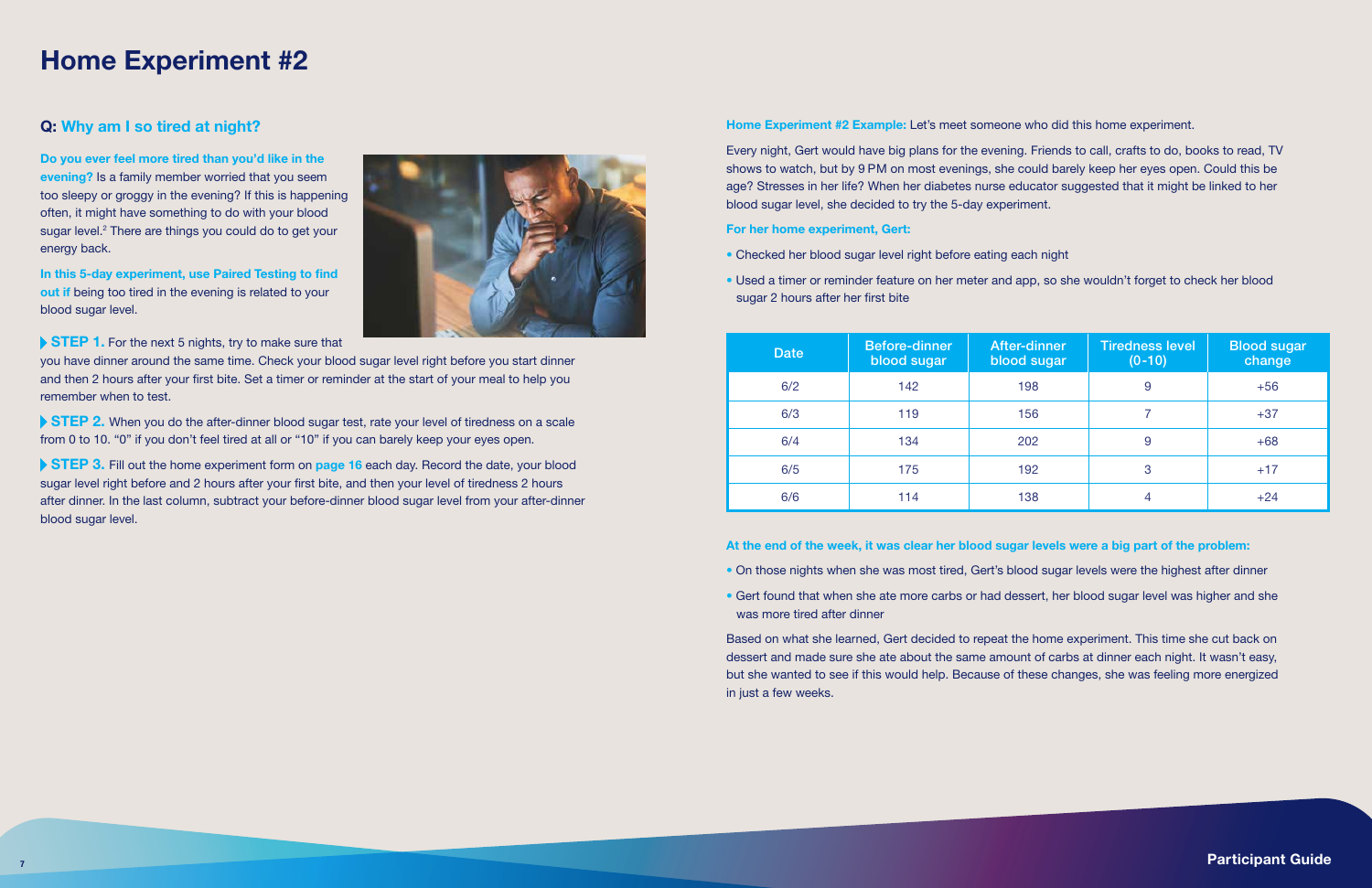## Home Experiment #3

### Home Experiment #3 Example: Let's meet someone who did this home experiment.

Stella loved to cook, but when she was diagnosed with diabetes, it became more of a challenge. Her dietitian suggested a 5-day experiment so she could see how certain foods affected her blood sugar level.

#### For her home experiment, Stella:

- Continued eating her favorite foods for breakfast and wrote down the carbs each day
- Checked her blood sugar level right before and 2 hours after breakfast, then figured out the change in her blood sugar level

At the end of the week, Stella was delighted to see that she was doing a pretty good job with her choices for breakfast most of the time:

- On average, her blood sugar level only increased by approximately 17 points
- Stella's blood sugar level changes were the same when she ate the same amount of carbs

In this 5-day experiment, use Paired Testing to find out how breakfast affects your blood sugar level. This home experiment can also be done with lunch and dinner.

STEP 1. For the next 5 days, try to eat your breakfast around the same time each day. Check your blood sugar level right before you start breakfast and then 2 hours after breakfast. Set a timer at the start of your meal to help you remember when to test.

> Feeling much freer and more in control, Stella now looks forward to doing experiments with other breakfast foods and her other meals.

- 
- 

### Q: How does breakfast affect my blood sugar level?

People with diabetes get a lot of advice about what to eat. With so much information, it can be hard to figure out what is right and what will work for you. The meals and snacks you eat every day affect your blood sugar level in different ways, which can make it hard to know how and where to take action.<sup>2</sup> With this experiment, you will focus on just your blood sugar level.

STEP 2. Choose any foods you want for breakfast. Write down the foods you eat and the amount of carbs in each of those foods. You can find carb content by reading the food label, looking in a book with carb counts, or on the Internet.

STEP 3. Fill out the home experiment form on page 17 each day. Record the date, your blood sugar level right before and 2 hours after you eat, and the number of carbs in the meal. In the last column, subtract your before-meal blood sugar level from your after-meal blood sugar level. This number will show you the change in your blood sugar levels.

STEP 4. Figure out your average blood sugar level change over the 5 days. To do this, add up all of the numbers in the blood sugar change column, then divide by 5.





| <b>Date</b>                 | <b>Carbohydrates</b>                                                                                                                                                                                   | <b>Before-meal</b><br>blood sugar | <b>After-meal</b><br>blood sugar | <b>Blood sugar</b><br>change |
|-----------------------------|--------------------------------------------------------------------------------------------------------------------------------------------------------------------------------------------------------|-----------------------------------|----------------------------------|------------------------------|
| 9/12                        | $\frac{1}{2}$ c oatmeal=15, 1 slice toast=15,<br>$\frac{1}{2}$ c OJ=15; Total=45                                                                                                                       | 102                               | 115                              | $+13$                        |
| 9/13                        | $\frac{1}{2}$ c grits=15, 1 slice toast=15,<br>1 c milk=15; Total=45                                                                                                                                   | 124                               | 135                              | $+11$                        |
| 9/14                        | bagel=60, $\frac{1}{2}$ c OJ=15; Total=75                                                                                                                                                              | 97                                | 159                              | $+62$                        |
| 9/15                        | 1 c Cheerios <sup>™</sup> =22, 1/2 c milk=8,<br>$\frac{1}{2}$ banana=15; Total=45                                                                                                                      | 118                               | 133                              | $+15$                        |
| 9/16                        | $\frac{1}{2}$ c oatmeal=15, 1 slice toast=15;<br>Total=30                                                                                                                                              | 91                                | 73                               | $-18$                        |
| did the experiment instead) | Add the numbers in the blood sugar change column, then divide by 5. This is your AVERAGE blood<br>sugar level change. (If you kept your record for fewer than 5 days, divide by the number of days you |                                   |                                  | $+16.6$                      |

did the experiment instead.)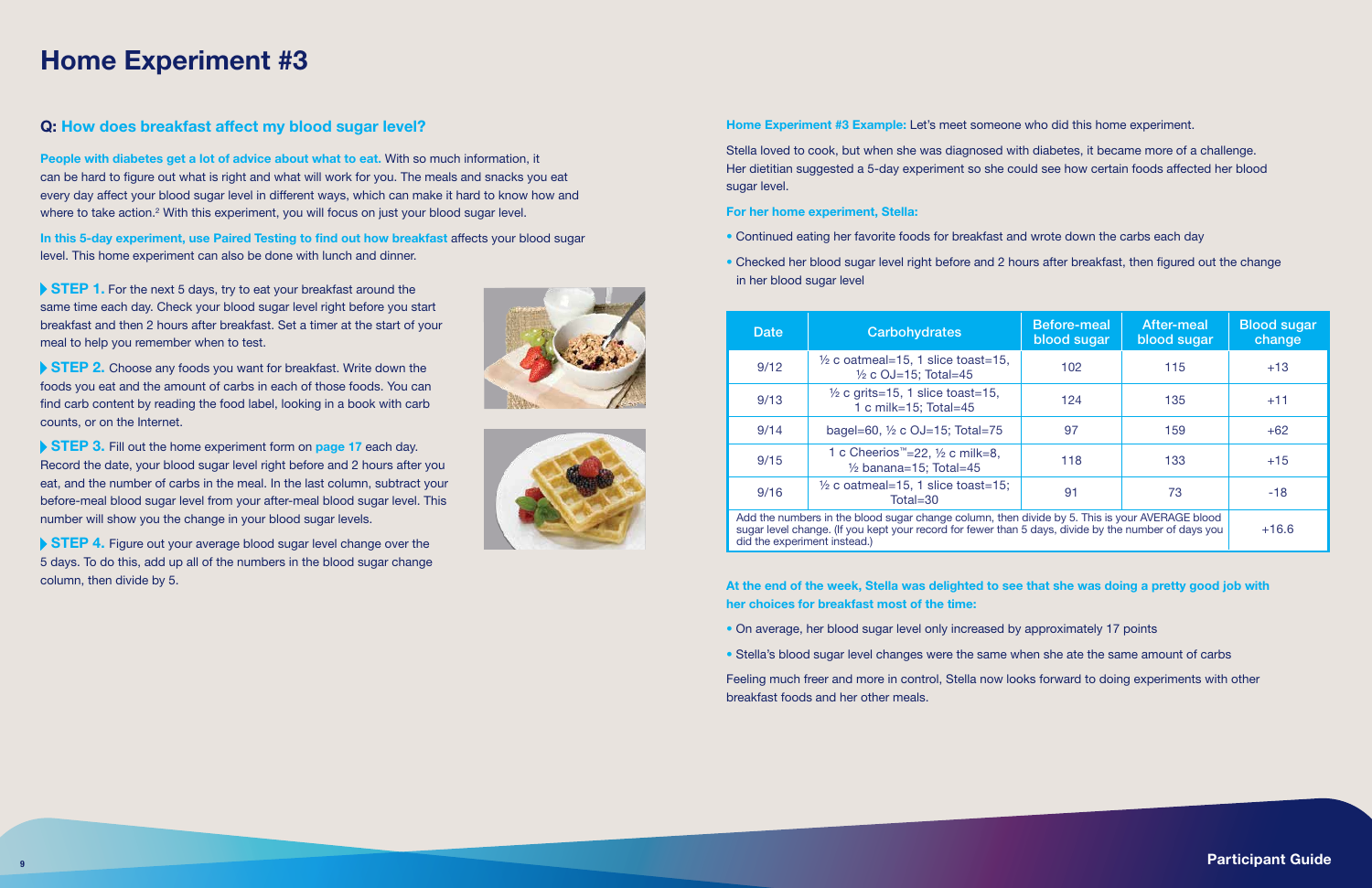## Home Experiment #4

#### Home Experiment #4 Example: Let's meet someone who did this home experiment.

- Checked her blood sugar level right before and 2 hours after eating a snack each night
- To make her table easier to read, she put an aster

Denise worked hard to manage her diabetes and was able to follow a diabetes-friendly diet. At night, though, she found herself craving the ice cream she used to have before bed. Her cravings soon got the better of her and she was back to her late-night ice cream. Instead of just wishing she had more willpower, she decided to try the 5-day home experiment to see if ice cream was affecting her blood sugar level as much as she feared it was.

#### For her home experiment, Denise:

- On nights when she wasn't snacking on ice cream, the late-night rise in her blood sugar level was 13 points
- On average, eating ice cream was linked to a blood sugar level rise of nearly 41 points

patients to avoid junk food, sweets, and other tasty treats.2 Today you can eat almost anything you want, in moderation. Most people with diabetes hang onto their favorite snacks (such as ice cream, cookies, chocolates, breads): foods they feel guilty or bad about eating, but crave—especially late at night. But how big of a problem are your favorite snacks? This experiment will focus on late-night snacking.

STEP 1. For the next 5 nights, try to make sure that you have your evening meal around the same time and try to have about the same amount of carbs.

▶ STEP 2. On days 1, 3, and 5, pick a specific time to have your favorite snack—check your blood sugar level right before and then 2 hours after your first bite.

> In total, this meant that ice cream was raising her blood sugar level about 28 points. Denise realized that ice cream raised her blood sugar level much higher than she would like. She wasn't so sure it was worth it. She decided to repeat the 5-day home experiment, but this time she would try a smaller bowl of ice cream—which allowed her to enjoy her favorite snack.

|  |  |  |  |  |  |  | isk (*) by each time she ate ice cream |
|--|--|--|--|--|--|--|----------------------------------------|
|--|--|--|--|--|--|--|----------------------------------------|

- 
- 
- 
- 

STEP 3. Fill out the home experiment form on page 18 each day. Record the date, your blood sugar level right before your snack (or on days 2 and 4, at the same snack time from days 1, 3 and 5), and your blood sugar level 2 hours after your snack. In the last column, subtract your beforesnack blood sugar level from your after-snack blood sugar level.

STEP 4. Figure out your average blood sugar level change for the days you snacked (days 1, 3, and 5) and the days you didn't snack (days 2 and 4).

### Q: What do my favorite snacks really do to my blood sugar level?

Many years ago, diabetes experts advised

In this 5-day experiment, you will find out how your favorite snacks really affect blood sugar levels.



| Day            | <b>Date</b>                                                 | Before-snack<br>blood sugar                                                              | <b>After-snack</b><br>blood sugar | <b>Blood sugar</b><br>change |
|----------------|-------------------------------------------------------------|------------------------------------------------------------------------------------------|-----------------------------------|------------------------------|
| $1*$           | 4/14                                                        | 121                                                                                      | 162                               | $+41$                        |
| $\overline{2}$ | 4/15                                                        | 103                                                                                      | 117                               | $+14$                        |
| $3^*$          | 4/16                                                        | 136                                                                                      | 186                               | $+50$                        |
| $\overline{4}$ | 4/17                                                        | 99                                                                                       | 111                               | $+12$                        |
| $5^*$          | 4/18                                                        | 142                                                                                      | 173                               | $+31$                        |
|                | This is your SNACKING AVERAGE blood sugar level change.     | Add the numbers in the blood sugar change column for days 1, 3, and 5, then divide by 3. |                                   | $+40.7$                      |
|                | This is your NON-SNACKING AVERAGE blood sugar level change. | Add the numbers in the blood sugar change column for days 2 and 4, then divide by 2.     |                                   | $+13$                        |

#### At the end of the week, Denise could see that there was good news and bad news: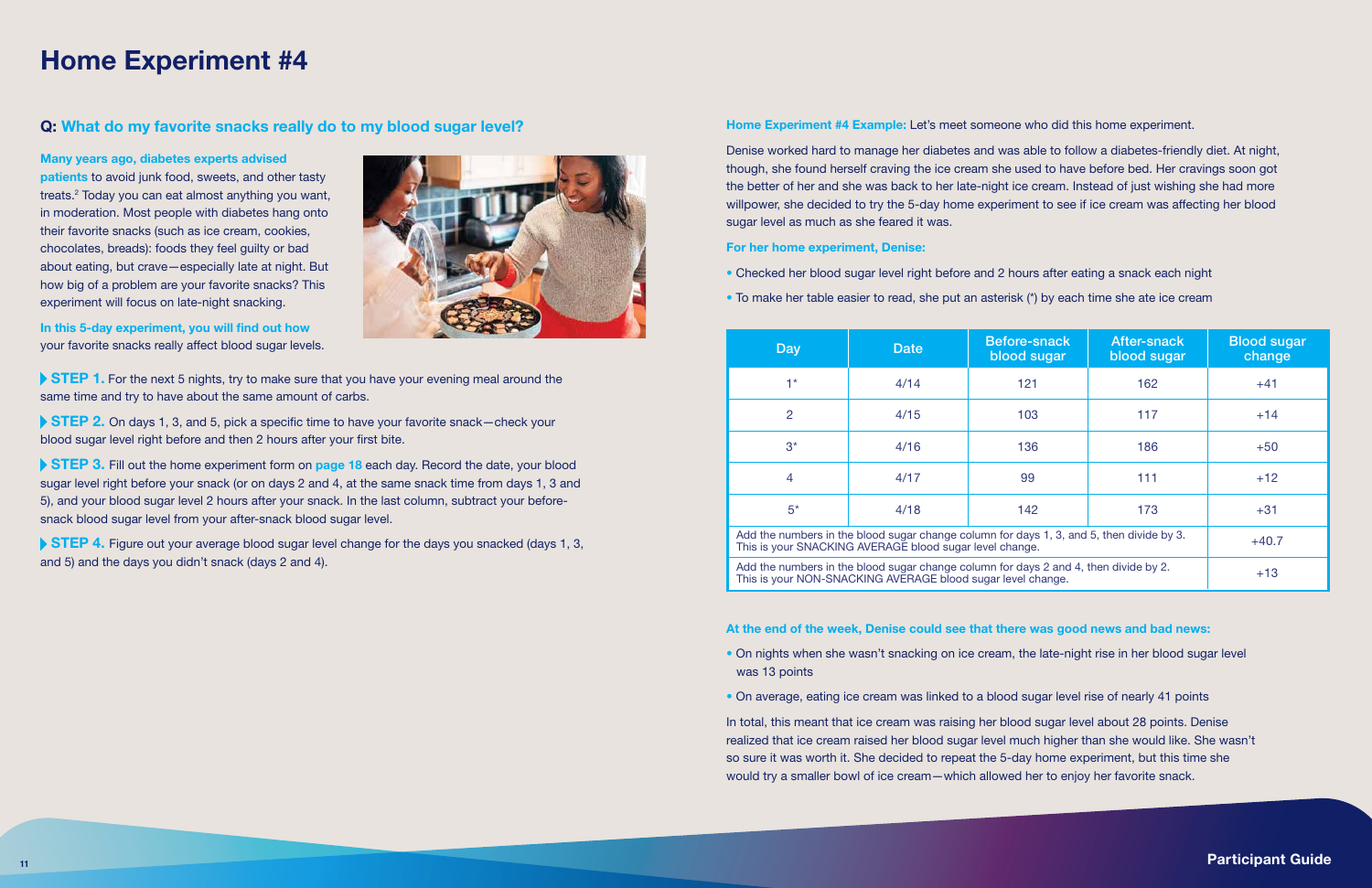### Q: What is Paired Testing?

A: Paired Testing is when you test your blood sugar level before and after a meal or activity. When you compare the "pair" of numbers, you can really see how your actions affect your blood sugar level and what you can do to make things better. The goal of Paired Testing is to ensure that blood sugar monitoring is working for you.3

### Q: Why is each experiment 5 days in a row?

A: Life varies from day to day, and blood sugar levels may vary for reasons that are sometimes hard to figure out. But over the course of 5 days, patterns can become very clear. That breakfast bagel, for example, may cause a big rise in your blood sugar level on some days, but a very small rise (or no rise) on another day. Looking at these numbers over 5 days, will help you to see any patterns that occur.

A: It is common to receive only 1 or 2 test strips to use each day. But if you check just once every morning, neither you nor your healthcare provider may find the results very useful. Paired Testing helps you to use your test strips more wisely. If you use 2 test strips a day to try a Paired Testing experiment, you are more likely to get some information you can actually use. Of course, always check with your healthcare provider first to make sure that he or she is okay with this approach.

### Q: What if you only have a small number of test strips?

- Why your blood sugar level may be going up and down
- How your moods may be related to your blood sugar level
- Whether or not your own actions are making a real difference in your diabetes care
- And so much more

### Q: Why am I seeing blood sugar level changes that don't seem to make sense?

A: Even when you eat the same amount of carbs, sometimes the change in your blood sugar level may vary with different foods or how they are prepared. The amount of fiber or fat in food can also change how quickly your body is able to turn carbs into blood sugar. For example, oatmeal and whole wheat bread are high in fiber, so your blood sugar may rise more slowly while other foods may have the opposite effect.<sup>2</sup> So keep experimenting!



The blank forms on pages 15 through 18 can be used to conduct these new Home Experiments any time you are curious about your readings. Please remember that you don't have to do this alone. Talk with your healthcare provider to develop new Home Experiments that can make a real difference for you.

### **Conclusions**

### The Paired Testing approach to blood sugar monitoring can be worthwhile and meaningful, especially when it can answer questions that are important to you such as:

You have seen and hopefully will try a series of Home Experiments that not only answer important questions, but can also help you make better choices for your health in the future.

### Try using Paired Testing experiments to assess other important issues such as:

- How stress affects your blood sugar level
- How your favorite drinks influence your blood sugar level
- Why your blood sugar level sometimes seems too high in the morning
- Whether changes in your blood sugar level are making it hard for you to sleep
- How well your medicines are working to control your blood sugar level

The more you know about your blood sugar level and how your actions affect you, the better you can take charge of your diabetes and make wise choices.

### Take action

Remember, you are the most important member of your healthcare team because you address diabetes on a daily basis. It's up to you to understand blood sugar monitoring and to use it to keep yourself healthy. Use the Paired Testing approach to your Home Experiments and take charge of your diabetes.

## Frequently Asked Questions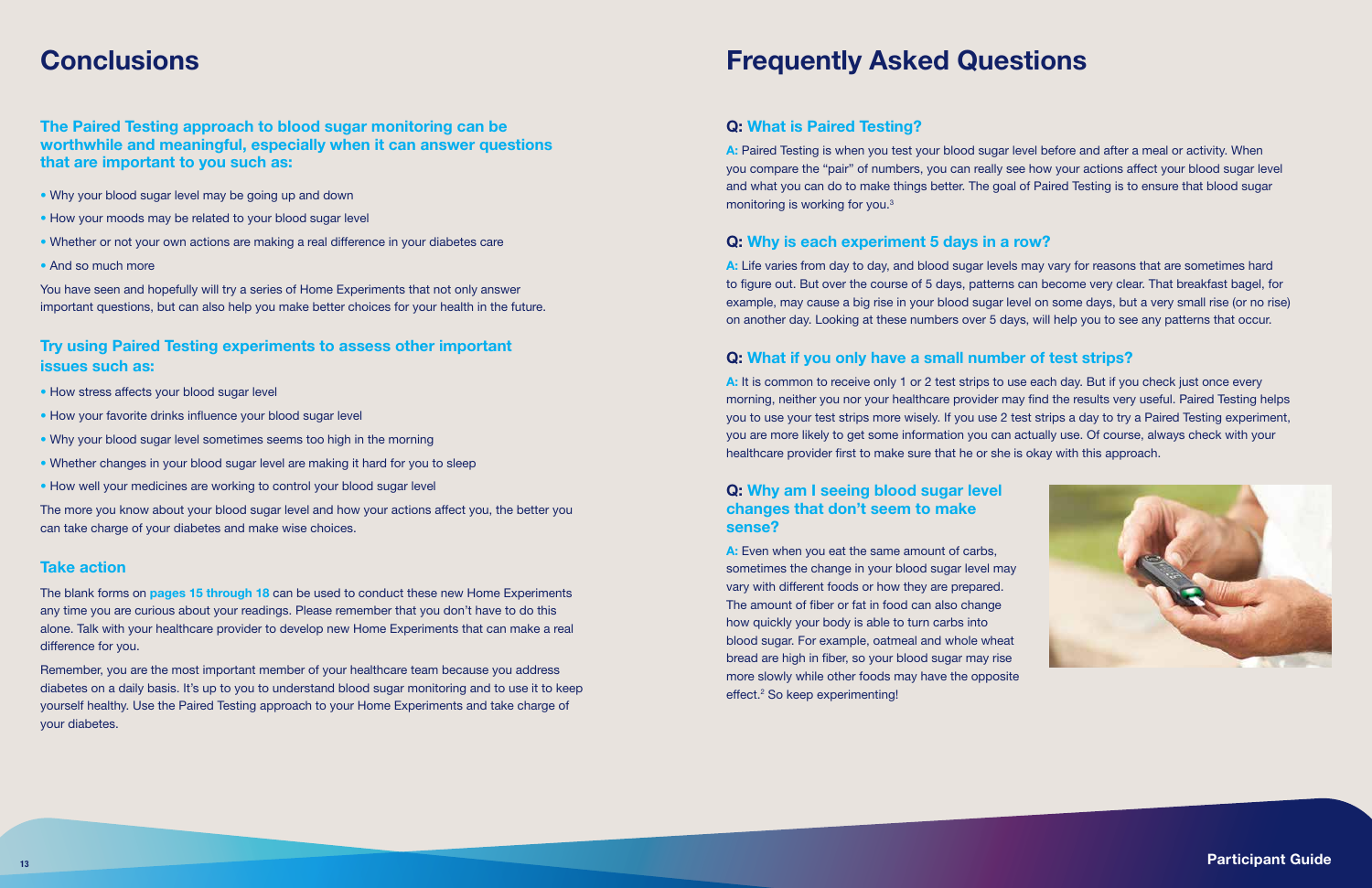## Try It Yourself

Don't see your numbers dropping after exercise? If you are exercising shortly after a meal, it may be hard to see the effects of exercise (since the food may be elevating your blood sugar level) Repeat the home experiment, but try exercising at a different time of day.<sup>2</sup>



### The "Exercise" Home Experiment (#1) Form The "Tired At Night" Home Experiment (#2) Form

### Making sense of your home experiment results

Your after-dinner blood sugar levels should not be more than 50 points higher than your beforedinner levels.<sup>2</sup> If this is happening on most days, try this home experiment again with a few changes:

### Making sense of your home experiment results

Compare the 2 evenings when your level of tiredness was at its greatest and the 2 evenings when it was at its lowest. When comparing the evenings, you may notice that the numbers in the blood sugar change column are higher on those evenings when you were the most tired.

- You may want to try something different at dinner for a few nights, such as a smaller meal or a meal lower in carbs.
- Take a walk or try some other exercise after dinner

If you are still tired at night and don't see any link between your blood sugar levels after dinner, speak to a health care professional to uncover what is causing this symptom. Don't forget to bring your experiment form for your health care professional to analyze.

- 
- 

## Try It Yourself

| <b>Date</b> | <b>Exercised today?</b><br>(Yes/No)                                                                                                                                                                             | <b>Before-exercise</b><br>blood sugar | After-exercise<br>blood sugar | <b>Blood sugar</b><br>change |
|-------------|-----------------------------------------------------------------------------------------------------------------------------------------------------------------------------------------------------------------|---------------------------------------|-------------------------------|------------------------------|
|             |                                                                                                                                                                                                                 |                                       |                               |                              |
|             |                                                                                                                                                                                                                 |                                       |                               |                              |
|             |                                                                                                                                                                                                                 |                                       |                               |                              |
|             |                                                                                                                                                                                                                 |                                       |                               |                              |
|             |                                                                                                                                                                                                                 |                                       |                               |                              |
|             | Add the numbers in the blood sugar change column, then divide by 5. This is your AVERAGE blood sugar<br>level change. (If you exercised fewer than 5 days, divide by the number of days you exercised instead.) |                                       |                               |                              |

| <b>Date</b> | Before-dinner<br>blood sugar | <b>After-dinner</b><br>blood sugar | <b>Tiredness level</b><br>$(0-10)$ | <b>Blood sugar</b><br>change |
|-------------|------------------------------|------------------------------------|------------------------------------|------------------------------|
|             |                              |                                    |                                    |                              |
|             |                              |                                    |                                    |                              |
|             |                              |                                    |                                    |                              |
|             |                              |                                    |                                    |                              |
|             |                              |                                    |                                    |                              |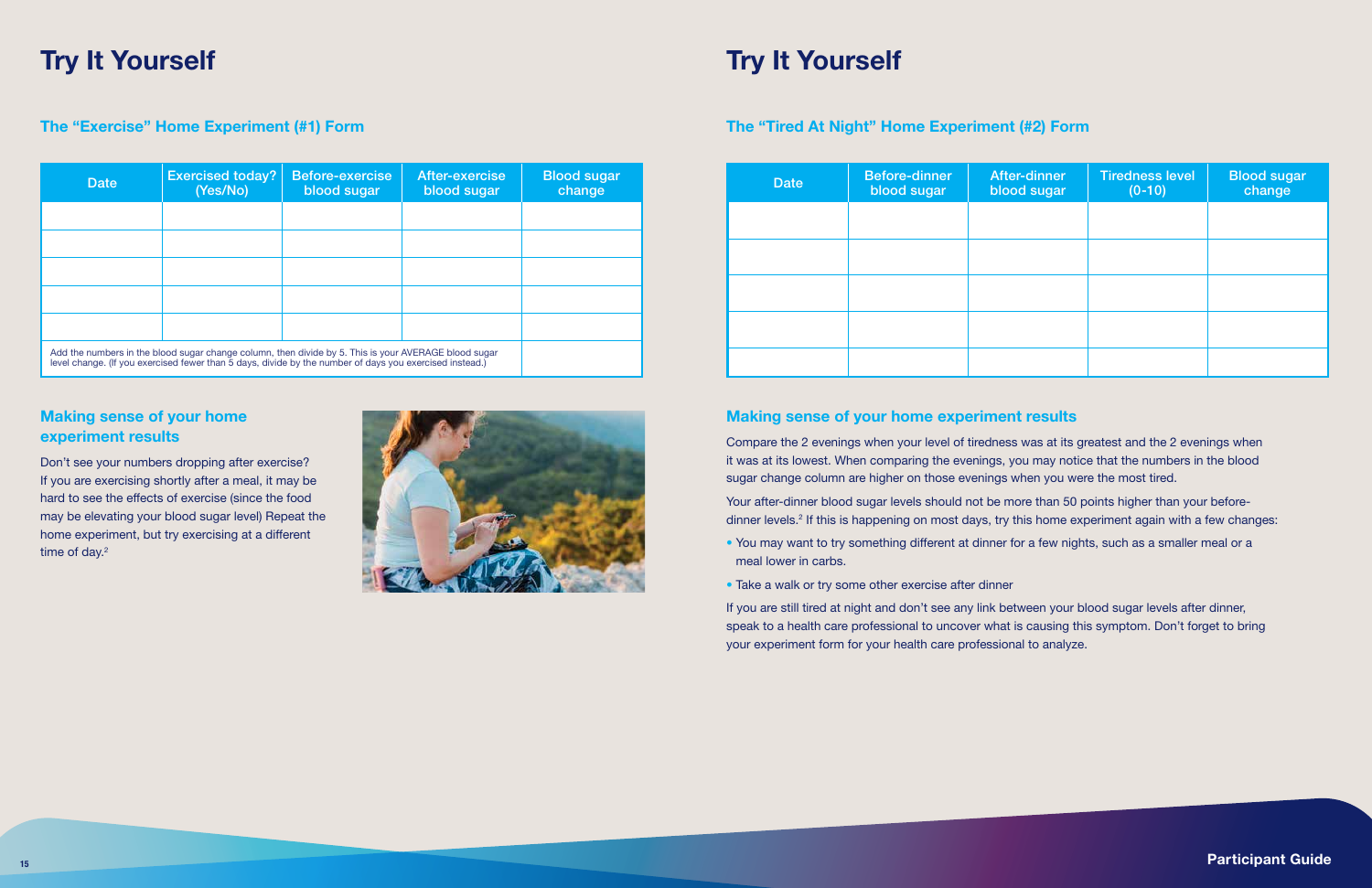## Try It Yourself

### The "Breakfast" Home Experiment (#3) Form The "Favorite Snack" Home Experiment (#4) Form

### Making sense of your home experiment results

If your average blood sugar level change is less than 50, great! Your before-meal and after-meal blood sugar levels should be about the same. If your average change is greater than 50, this may be a problem and you may want to bring this up the next time you see your healthcare provider.<sup>2</sup>

- With the average blood sugar level change, you can see how breakfast is affecting your blood sugar
- With the day-to-day blood sugar level changes, you can see how different amounts of carbs affect your blood sugar

Now, compare the amount of carbs you ate on the mornings when your blood sugar level changes were the smallest with those mornings when your blood sugar level changes were the largest. You may see that there are bigger jumps in your blood sugar levels when you eat more carbs. If some of those blood sugar level changes are fairly large (especially if they are greater than 50 points), you might want to make some changes in the amount of carbs you have at breakfast.

### Making sense of your home experiment results

Subtract the average blood sugar level change on non-snacking days from the average blood sugar level change on snacking days. You will then be able to see how much your blood sugar level is changing as a result of your snack. You can use this information to decide if your snack is worth the cost of a higher blood sugar level. In general, a blood sugar level rise of 50 points or higher is probably too high.<sup>2</sup> If this is happening, you may want to try this home experiment again, but with a different snack.

## Try It Yourself

| <b>Date</b> | <b>Carbohydrates</b>                                                                                                                                                                                                                | <b>Before-meal</b><br>blood sugar | After-meal<br>blood sugar | <b>Blood sugar</b><br>change |
|-------------|-------------------------------------------------------------------------------------------------------------------------------------------------------------------------------------------------------------------------------------|-----------------------------------|---------------------------|------------------------------|
|             |                                                                                                                                                                                                                                     |                                   |                           |                              |
|             |                                                                                                                                                                                                                                     |                                   |                           |                              |
|             |                                                                                                                                                                                                                                     |                                   |                           |                              |
|             |                                                                                                                                                                                                                                     |                                   |                           |                              |
|             |                                                                                                                                                                                                                                     |                                   |                           |                              |
|             | Add the numbers in the blood sugar change column, then divide by 5. This is your AVERAGE blood sugar level<br>change. (If you kept your record for fewer than 5 days, divide by the number of days you did the experiment instead.) |                                   |                           |                              |

| Day                                        | <b>Date</b>                                                                                                                                         | <b>Before-snack</b><br>blood sugar | <b>After-snack</b><br>blood sugar | <b>Blood sugar</b><br>change |
|--------------------------------------------|-----------------------------------------------------------------------------------------------------------------------------------------------------|------------------------------------|-----------------------------------|------------------------------|
|                                            |                                                                                                                                                     |                                    |                                   |                              |
|                                            |                                                                                                                                                     |                                    |                                   |                              |
|                                            |                                                                                                                                                     |                                    |                                   |                              |
|                                            |                                                                                                                                                     |                                    |                                   |                              |
|                                            |                                                                                                                                                     |                                    |                                   |                              |
| SNACKING AVERAGE blood sugar level change. | Add the numbers in the blood sugar change column for days 1, 3, and 5, then divide by 3. This is your                                               |                                    |                                   |                              |
|                                            | Add the numbers in the blood sugar change column for days 2 and 4, then divide by 2. This is your<br>NON-SNACKING AVERAGE blood sugar level change. |                                    |                                   |                              |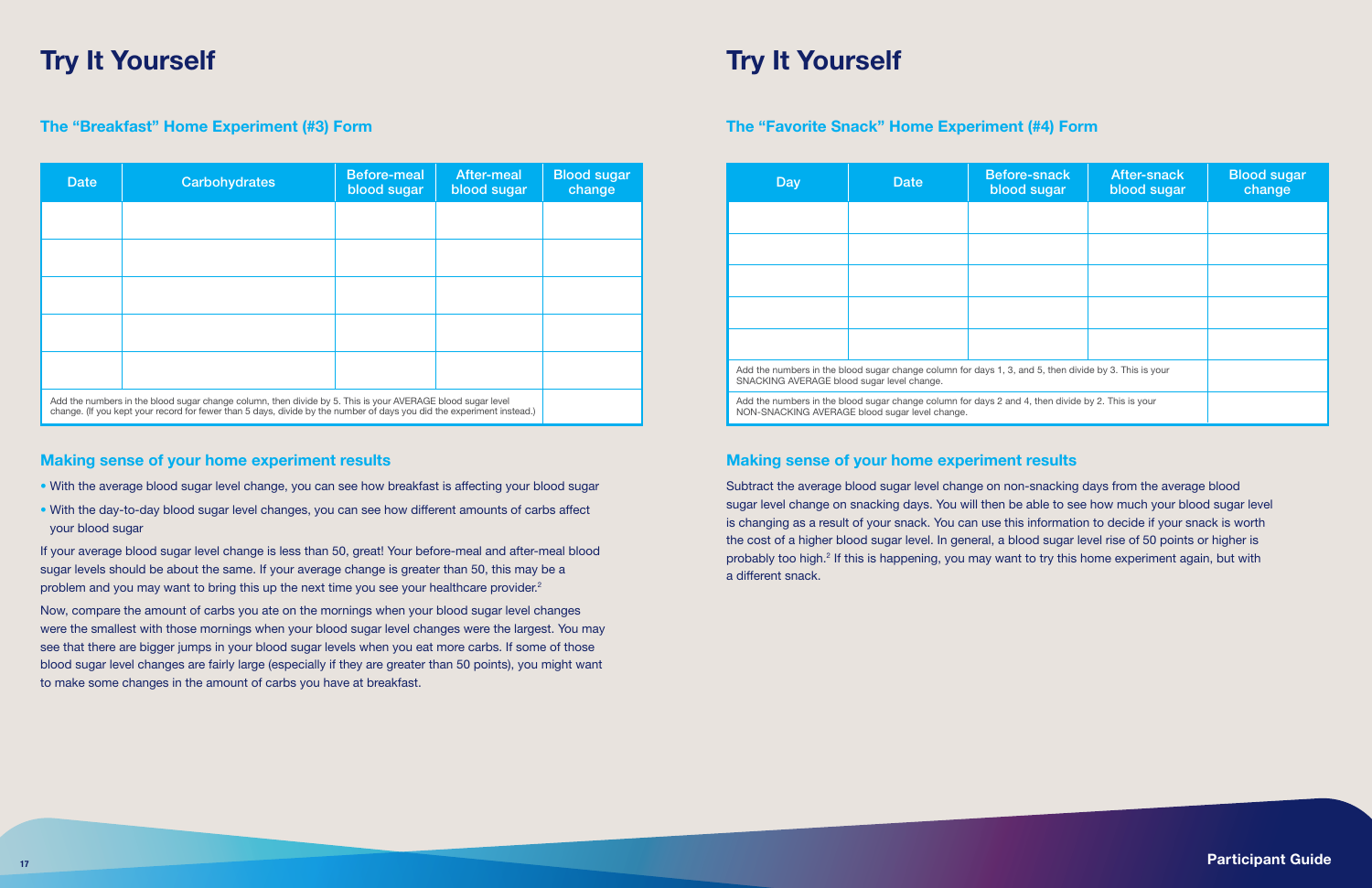## **Notes**



<sup>19</sup> **Participant Guide**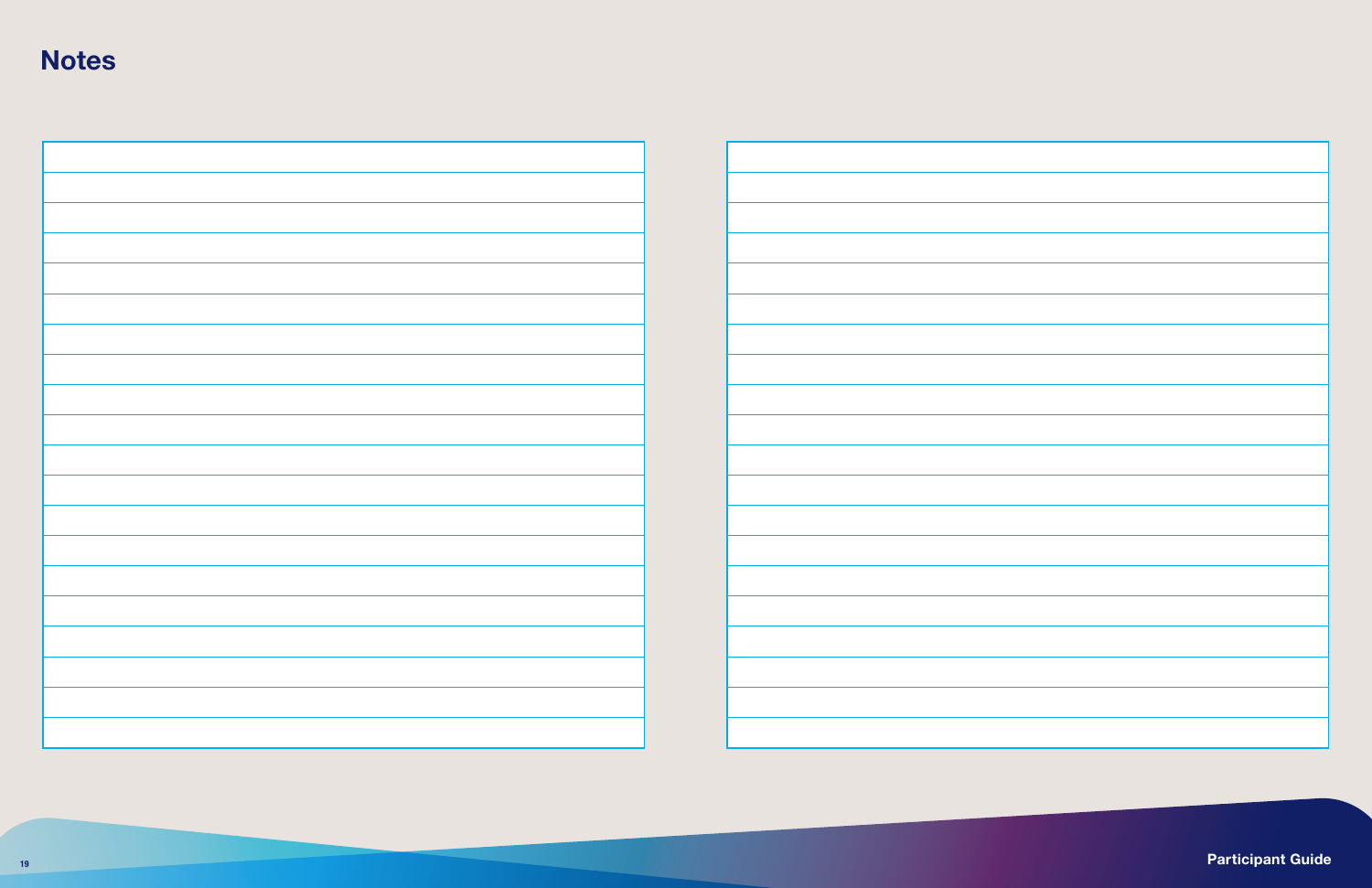## **Notes**



<sup>21</sup> **Participant Guide**